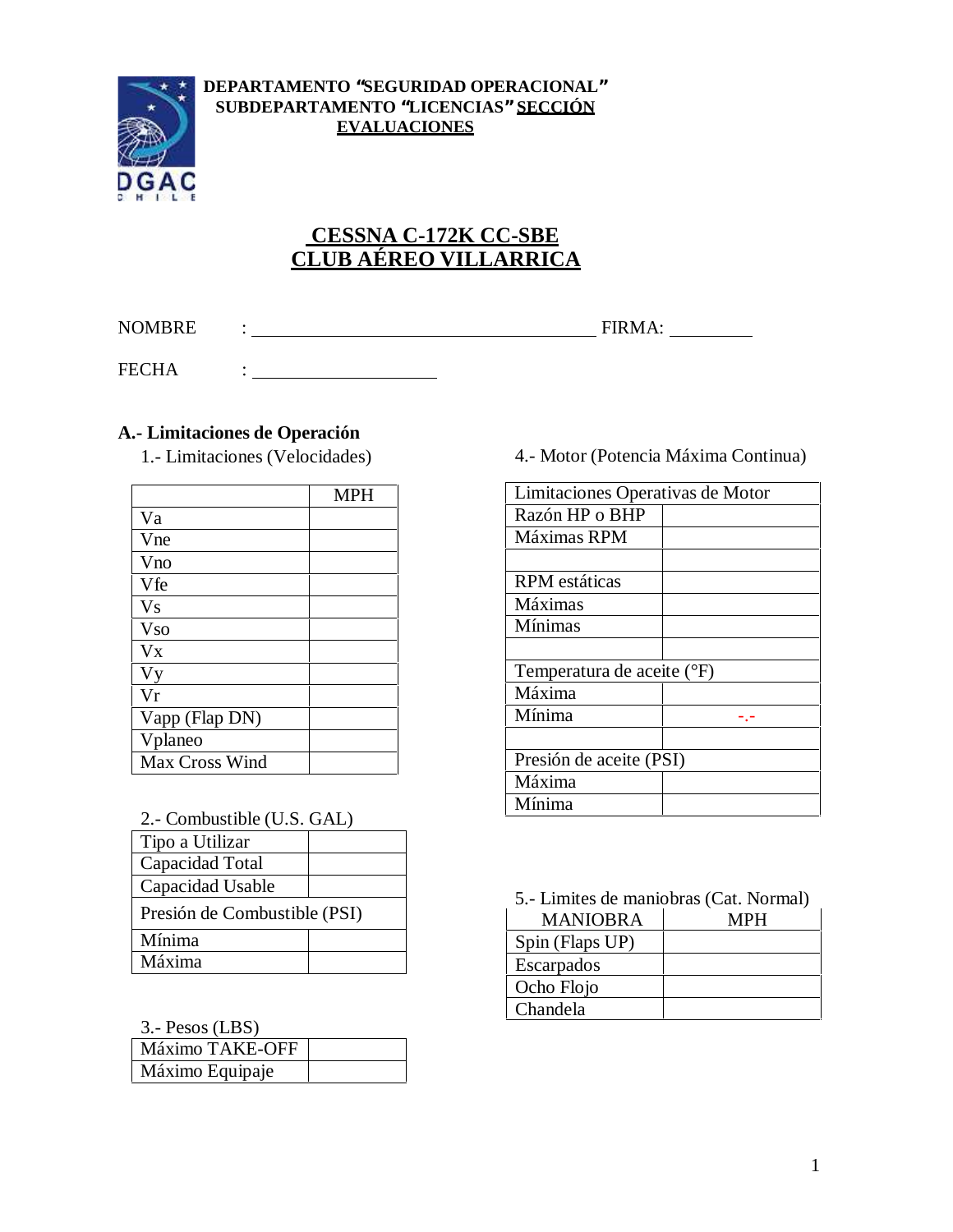## **B.- Emergencies Procedures**

#### 1.- ENGINE FAILURE DURING TAKEOFF RUN

| Throttle               |  |
|------------------------|--|
| <b>Brakes Wing</b>     |  |
| Flaps Mixture          |  |
| <b>Ignition Switch</b> |  |
| <b>Master Switch</b>   |  |

## 2. - ENGINE FAILURE IMMEDIATELY AFTER TAKEOFF

| Airspeed                                      |                                    |
|-----------------------------------------------|------------------------------------|
| Mixture                                       |                                    |
| <b>Fuel Selector valve</b>                    |                                    |
| <b>Ignition Switch</b>                        |                                    |
| Wing Flaps                                    |                                    |
| <b>Master Switch</b>                          |                                    |
|                                               |                                    |
| 3. - ENGINE FAILURE DURING FLIGHT<br>Airspeed |                                    |
| <b>Carburetor Heat</b>                        |                                    |
| <b>Fuel Selector valve</b>                    |                                    |
| Mixture                                       |                                    |
| <b>Ignition Switch</b>                        |                                    |
|                                               | (or START if propeller is stopped) |
| Primer                                        |                                    |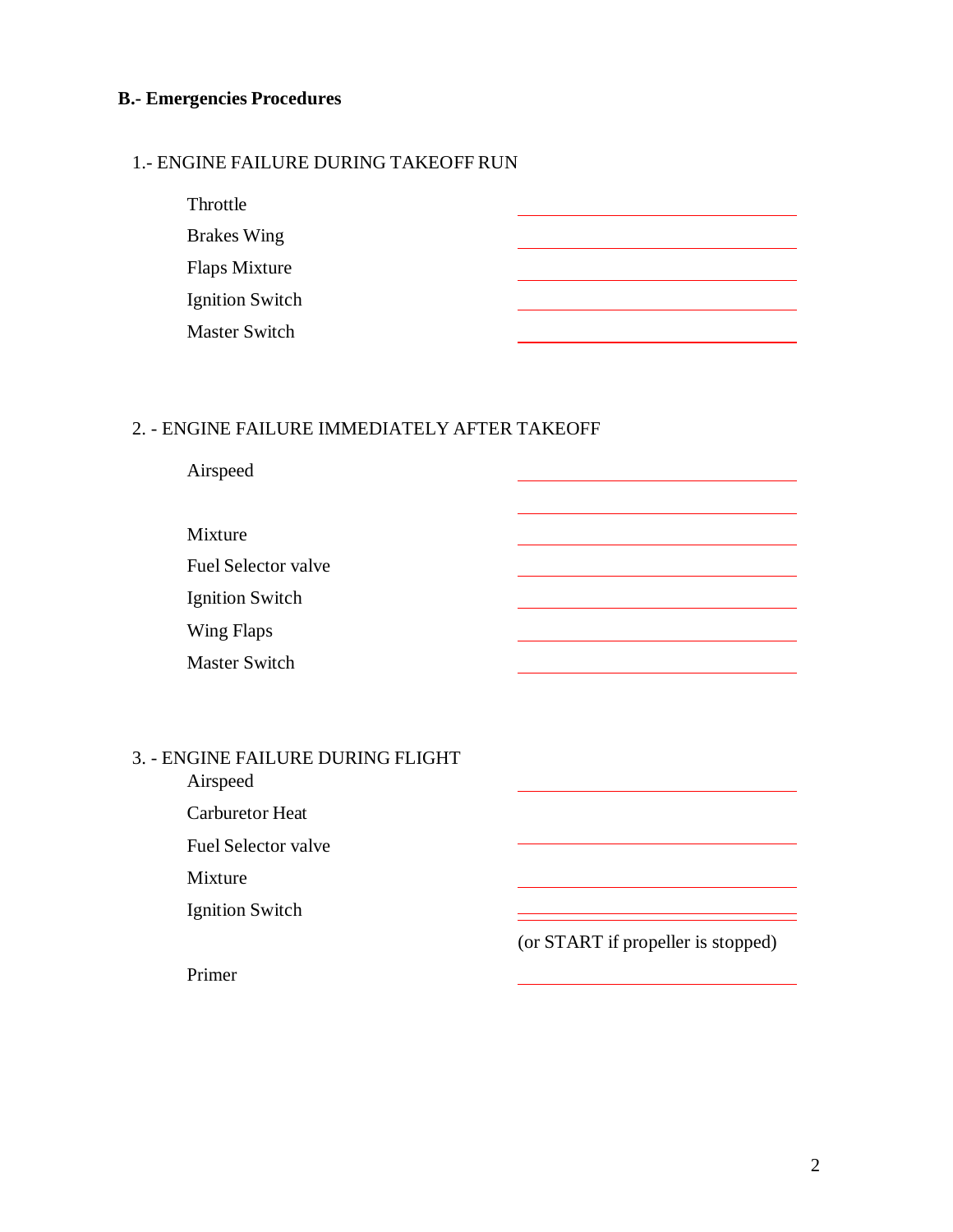# 4. - FIRE DURING START ON GROUND

Cranking

If Engine Start

Power

Engine

If Engine Fails to Start

Throttle

Mixture

Cranking

Fire Extinguisher

(have ground attendants obtain if not installed)

Engine Master Switch Ignition Switch Fuel Selector Valve Fire

Fire Damage

using fire extinguisher, wool blanket or dirt.

repair damage or replace damaged component or Wiring before conducting another flight.

,